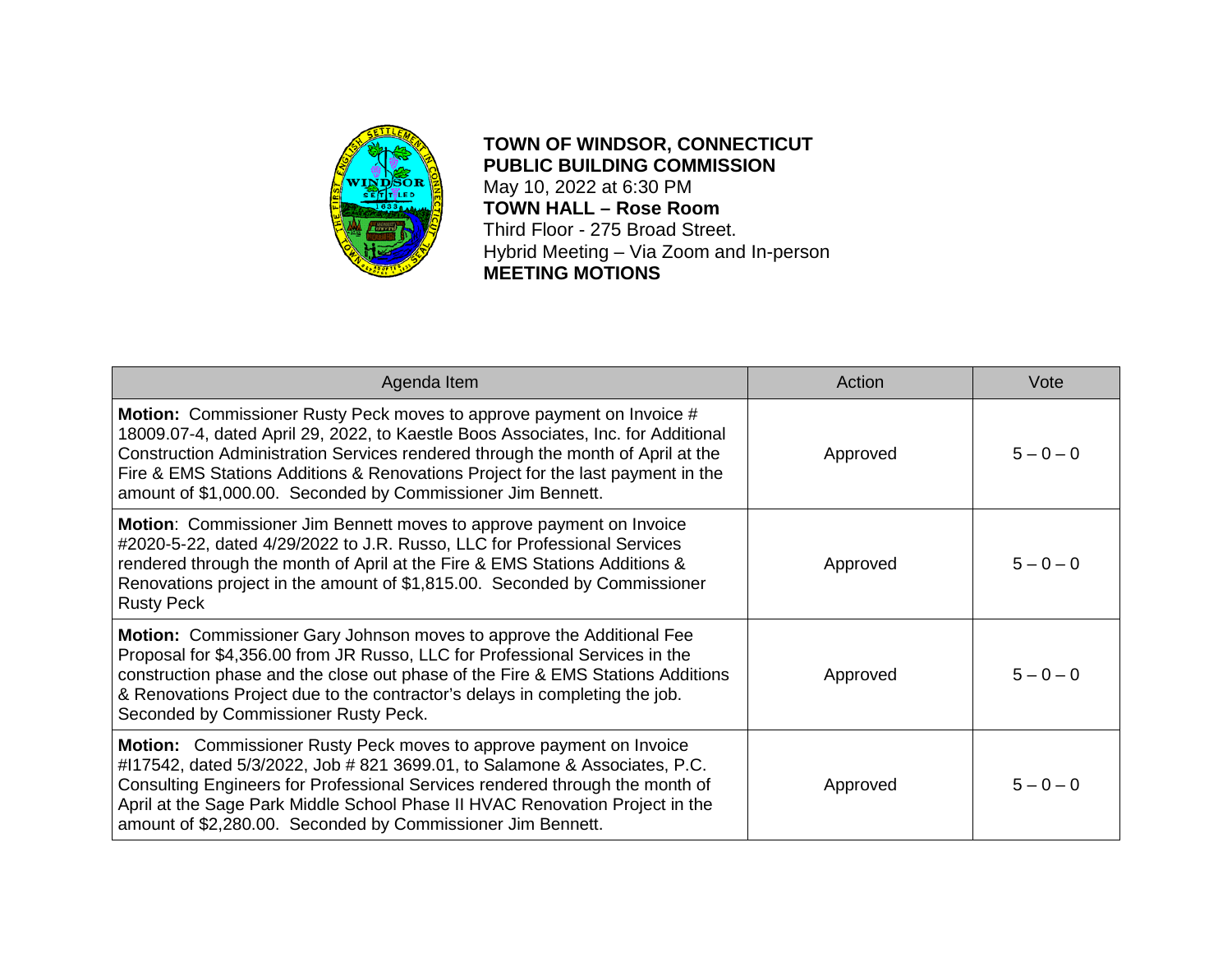| Motion: Commissioner Rusty Peck moves to approve payment on Application<br>#010, dated 4/19/2022, Invoice #01870, Project #21267, to Action Air Systems<br>Inc. for work on the Sage Park Middle School HVAC Efficiency Upgrades Project<br>in the amount of \$46,472.70. This is the last retainage payment. Seconded by<br>Commissioner Lee Alford.                                                                                                           | Approved | $5 - 0 - 0$ |
|-----------------------------------------------------------------------------------------------------------------------------------------------------------------------------------------------------------------------------------------------------------------------------------------------------------------------------------------------------------------------------------------------------------------------------------------------------------------|----------|-------------|
| Motion: Commissioner Gary Johnson moves to approve payment on Application<br>#001, Invoice #13761, dated 4/25/2022 to Sav-Mor Cooling & Heating, Inc. for<br>work on the Sage Park Middle School HVAC Efficiency Upgrades Project,<br>Phase II in the amount of \$29,450.00. Seconded by Commissioner Rusty Peck.                                                                                                                                               | Approved | $5 - 0 - 0$ |
| Motion: Commissioner Rusty Peck moves to accept the Proposal submitted by<br>Fuss & O'Neill for the Supplemental Hazardous Building Materials Consulting<br>Services for the Sage Park Middle School HVAC Efficiency Upgrades Project,<br>Phase II in the amount of \$22,355.00. Seconded by Jim Bennett.                                                                                                                                                       | Approved | $5 - 0 - 0$ |
| Motion: Commissioner Rusty Peck moves to accept the Proposal submitted by<br>J.R. Russo, LLC Construction Managers / Contract Administrators for the provided<br>Limited Owners Project Managers Services of \$30,000.00 and Project Closeout<br>Services of \$1,000.00 for the grand total amount of \$31,000.00 for a 5 month<br>Construction Phase at the Sage Park Middle School HVAC Efficiency Upgrades<br>Project. Seconded by Commissioner Jim Bennett. | Approved | $5 - 0 - 0$ |
| Motion: Commissioner Jim Bennett moves to accept the bid from Frank Zaino &<br>Associates in the amount of \$394,819.00 for the LP Wilson Community Center<br>Social Services Renovations Project, subject to vetting. Seconded by<br><b>Commissioner Lee Alford.</b>                                                                                                                                                                                           | Approved | $5 - 0 - 0$ |
| Motion: Commissioner Gary Johnson moves to accept the Quote #24222, dated<br>4/25/2022, submitted by Three-Way Communications for the installation of new<br>fob readers at two of the doors on the LP Wilson Community Center Social<br>Services Renovations Project in the amount of \$5,296.77. Seconded by<br><b>Commissioner Rusty Peck.</b>                                                                                                               | Approved | $5 - 0 - 0$ |
| Motion: Commissioner Rusty Peck moves to accept the Senior Center Fitness<br>Room Replacement Floor Proposal from Monarch Interiors, LLC for material and<br>freight in the amount of \$25,561.00 for the LP Wilson Social Services Project.<br>Seconded by Commissioner Jim Bennett.                                                                                                                                                                           | Approved | $5 - 0 - 0$ |